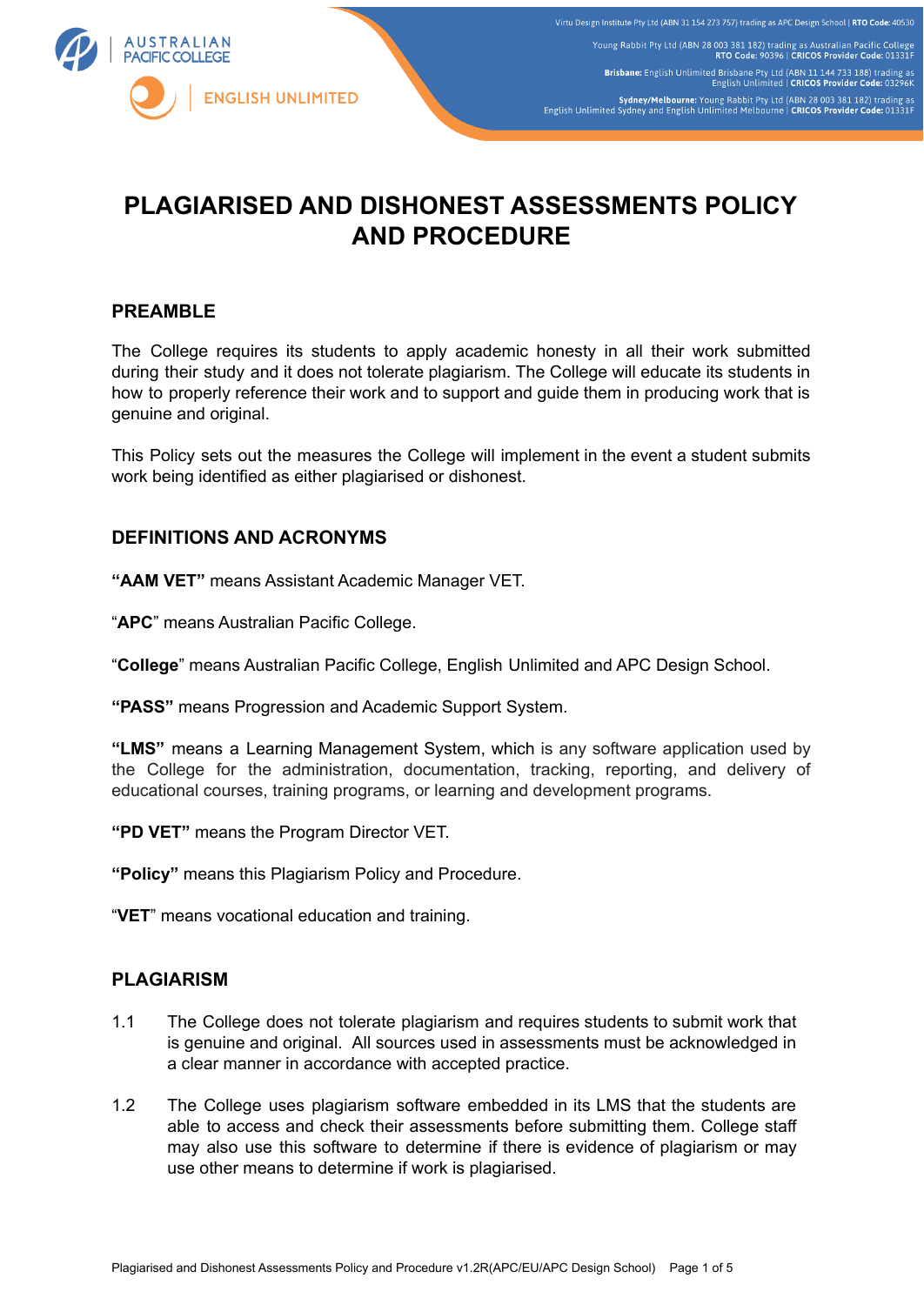

- 1.3 In the event of a student being found to have plagiarised or cheated in some way in an assessment task, that student will be given a zero mark in that part of the assessment task which was plagiarised. The AAM VET will implement this Policy for dealing with cases of plagiarism.
- 1.4 Where a student has properly referenced quotes from other sources, this is not plagiarism. However, at least 70% of the assessment should be in the student's own words. This means that no more than 30% of the assessment can be quotes from the workbook and other sources.
- 1.5 The AAM VET at each campus will deal with any plagiarism, copying and cheating in assessments at the first instance and the PD VET will be the final arbiter when necessary.

## **2. DISHONEST ASSESSMENTS**

- 2.1 These include:
	- a) deliberate copying or attempting to copy the work of other students with or without their consent
	- b) deceitful conduct by submitting the work of another student (as their own).
	- c) using or attempting to use information that the trainer, college or industry has prohibited from use in that sort of assessment or that is prohibited by law.
	- d) plagiarism (i.e. taking and using as their own, the thoughts and writings of another with the intent to claim the work as their own)
	- e) submitting an assessment that has been purchased from an assessment-writing company.
- 2.2 Students involved in any of the above will be set a new assessment and will be counselled by the AAM VET on their campus. Further academic misconduct will be recorded in the student's file and further action such as suspension/ dismissal will be at the discretion of the PD VET and as per the College's Conditions of Enrolment.

## **3. WHAT HAPPENS IF A STUDENT SUBMITS PLAGIARISED OR DISHONEST ASSESSMENT WORK?**

- 3.1 If a trainer identifies a student that has plagiarised their assessment work they will notify the AAM using [VETplagiarism@apc.edu.au.](mailto:VETplagiarism@apc.edu.au) In the event of a student being identified as submitting plagiarised or dishonest assessment work, the following measures will be implemented.
- **3.2 First offence:** In the event that a trainer identifies a student that has plagiarised their assessment work, the following will take place:
	- a) The student's name will be added to the APC Plagiarism Register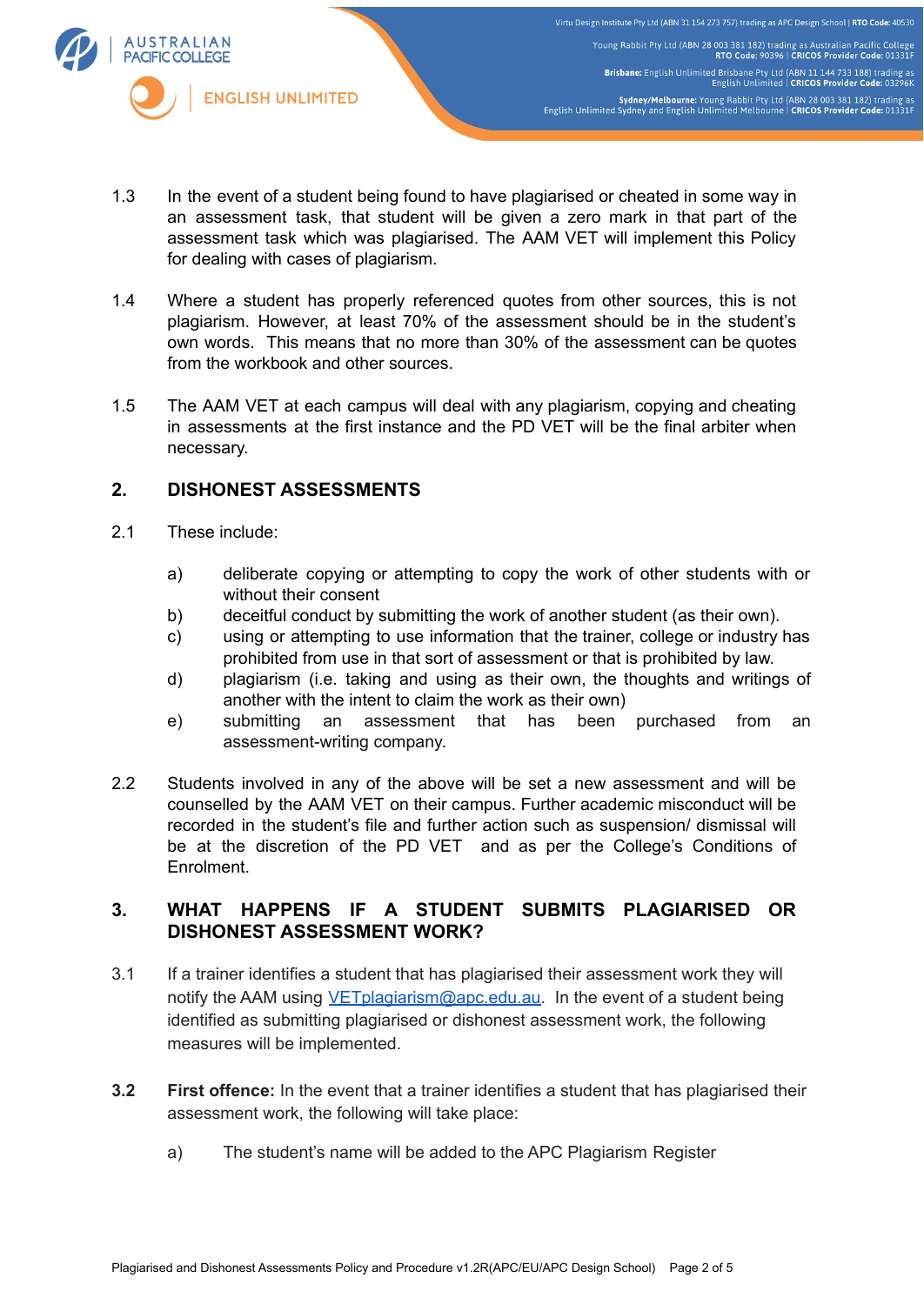

Virtu Design Institute Pty Ltd (ABN 31 154 273 757) trading as APC Design School | RTO Code: 40530 Young Rabbit Pty Ltd (ABN 28 003 381 182) trading as Australian Pacific College<br>RTO Code: 90396 | CRICOS Provider Code: 01331F Brisbane: English Unlimited Brisbane Pty Ltd (ABN 11 144 733 188) trading as<br>English Unlimited | CRICOS Provider Code: 03296K Sydney/Melbourne: Young Rabbit Pty Ltd (ABN 28 003 381 182) trading as<br>English Unlimited Sydney and English Unlimited Melbourne | CRICOS Provider Code: 01331F

- b) The student will:
	- i) be issued with a written warning for their offence which they are to acknowledge by signing and instructed to speak with their trainer to understand the offence and how to reference appropriately. (The signed warning will be placed on the student's file)
	- ii) have an academic misconduct recorded in their student file.
	- iii) receive a not yet satisfactory result for the assessment task.
	- iv) need to attend the PASS at their own cost to resubmit the corrected assessment work.
- c) Consideration on a case by case basis may be given by AAM on compelling and/or compassionate grounds for a victim of plagiarism. For example, an assessment is stolen or taken without a student knowing in which case the student would not be added to the register however a note would be recorded in the student's file.
- **3.3 Second offence:** In the event that a trainer identifies that a student already on the plagiarism register, has plagiarised their assessment work for a second time, the following will take place:
	- a) The Student will:
		- i) be issued with a second and final written warning which they are to acknowledge in writing for their offence and instructed to speak with an Assistant Academic Manager to discuss the offence (the signed warning will be placed on the student's file).
		- ii) be notified that further academic misconduct will result in suspension/dismissal at the discretion of the Principal Academic Director as per the College's Conditions of Enrolment. Academic misconduct will be recorded in the student's file and student identified as non genuine.
		- iii) receive a Not Yet Satisfactory result for the Assessment Task.
		- iv) need to attend the PASS at their own cost to resubmit the corrected assessment work.
- **3.4 Third offence:** In the event that a trainer identifies that a student already on the plagiarism register has plagiarised their assessment work for a third time, the following will take place:
	- a) The Student will:
		- i) be removed from all enrolled classes.
		- ii) be issued with a written notice of suspension/dismissal at the discretion of the Principal Academic Director as per the College's Conditions of Enrolment. Academic misconduct will be recorded in the student's file and the student identified as non genuine.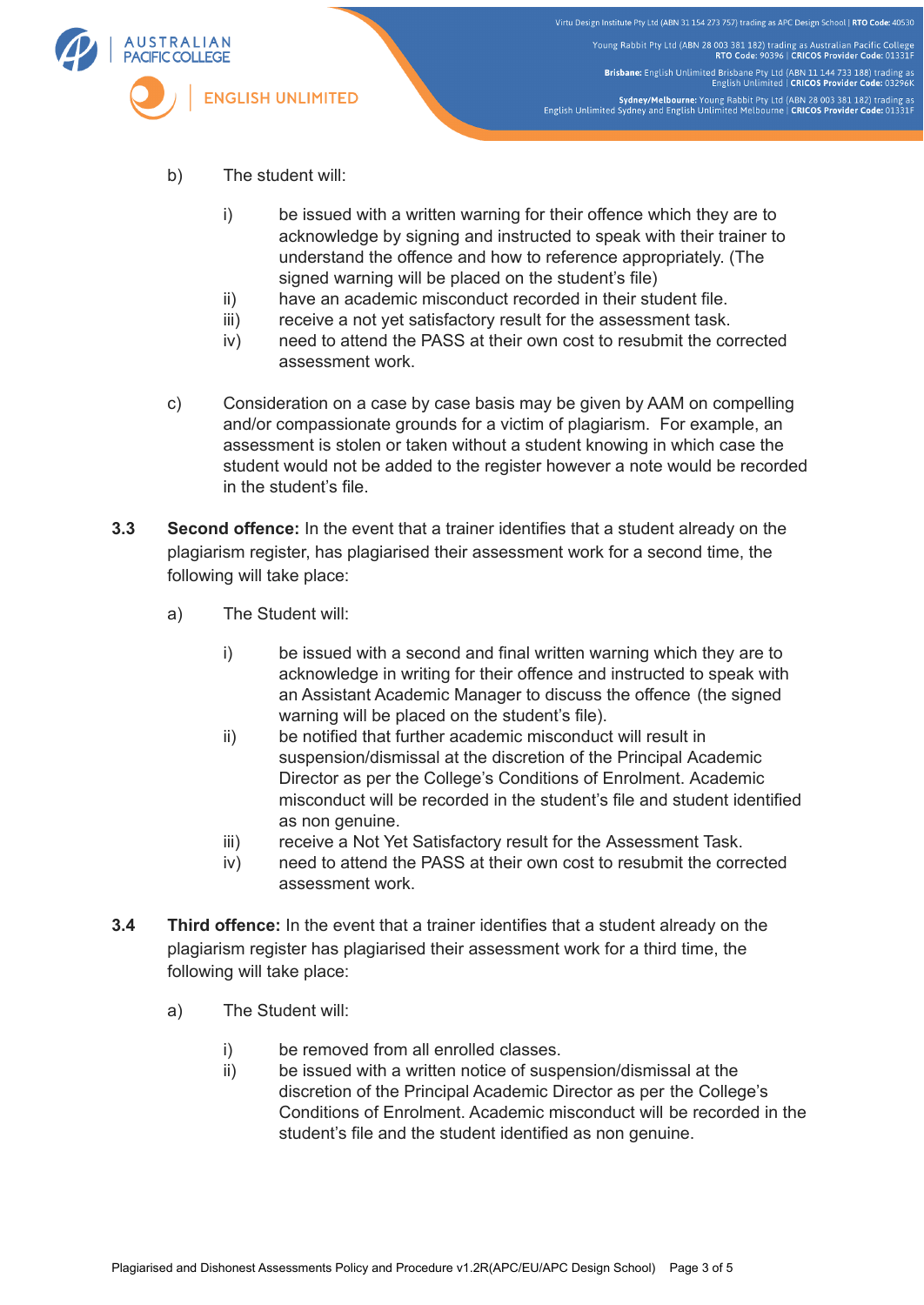

- 3.5 Only one formal written warning per term cycle (including PASS) will be issued allowing students time to understand their academic misconduct. Students may fail multiple subjects in one term if they commit plagiarism or dishonest assessment in each subject. In such a case, students have the opportunity to resubmit the corrected assessment work during PASS at their own cost.
- 3.6 Students that have been issued a notice of suspension/dismissal due to their academic misconduct and that wish to appeal the decision will be directed to the College's Student Complaints and Appeals Policy.

# **POLICY REVIEW**

This Policy will be reviewed as part of the College three yearly review cycle.

# **RELATED POLICIES AND PROCEDURES**

This document references the following College policies and/or procedures:

| <b>Related Policies and Procedures</b> |                                                                                                                                                              |  |  |  |
|----------------------------------------|--------------------------------------------------------------------------------------------------------------------------------------------------------------|--|--|--|
| <b>Policies</b>                        | <b>Student Complaints and Appeals Policy</b><br>APC, EU and APC Design School Conditions of Enrolment<br>Student Assessment Policy (VET)<br>Student Handbook |  |  |  |

## **KEYWORDS**

## **POLICY OWNER**

| Owner | Learning Innovation Unit |
|-------|--------------------------|
|-------|--------------------------|

## **POLICY/PROCEDURE HISTORY**

| <b>Policy History</b>                                                                                   |                                              |                |                                          |  |  |  |
|---------------------------------------------------------------------------------------------------------|----------------------------------------------|----------------|------------------------------------------|--|--|--|
| <b>Current version</b>                                                                                  | <b>Current</b><br>version<br>release<br>date | <b>Author</b>  | <b>Description of changes</b>            |  |  |  |
| <b>Plagiarised and Dishonest</b><br>Assessments Policy and Procedure<br>v1.0R(APC/EU/APC Design School) | August<br>2020                               | Sara<br>Gaudry | Original document                        |  |  |  |
| <b>Plagiarised and Dishonest</b><br>Assessments Policy and Procedure                                    | February<br>2021                             | Sara<br>Gaudry | Amendment to clause<br>1.4 regarding the |  |  |  |